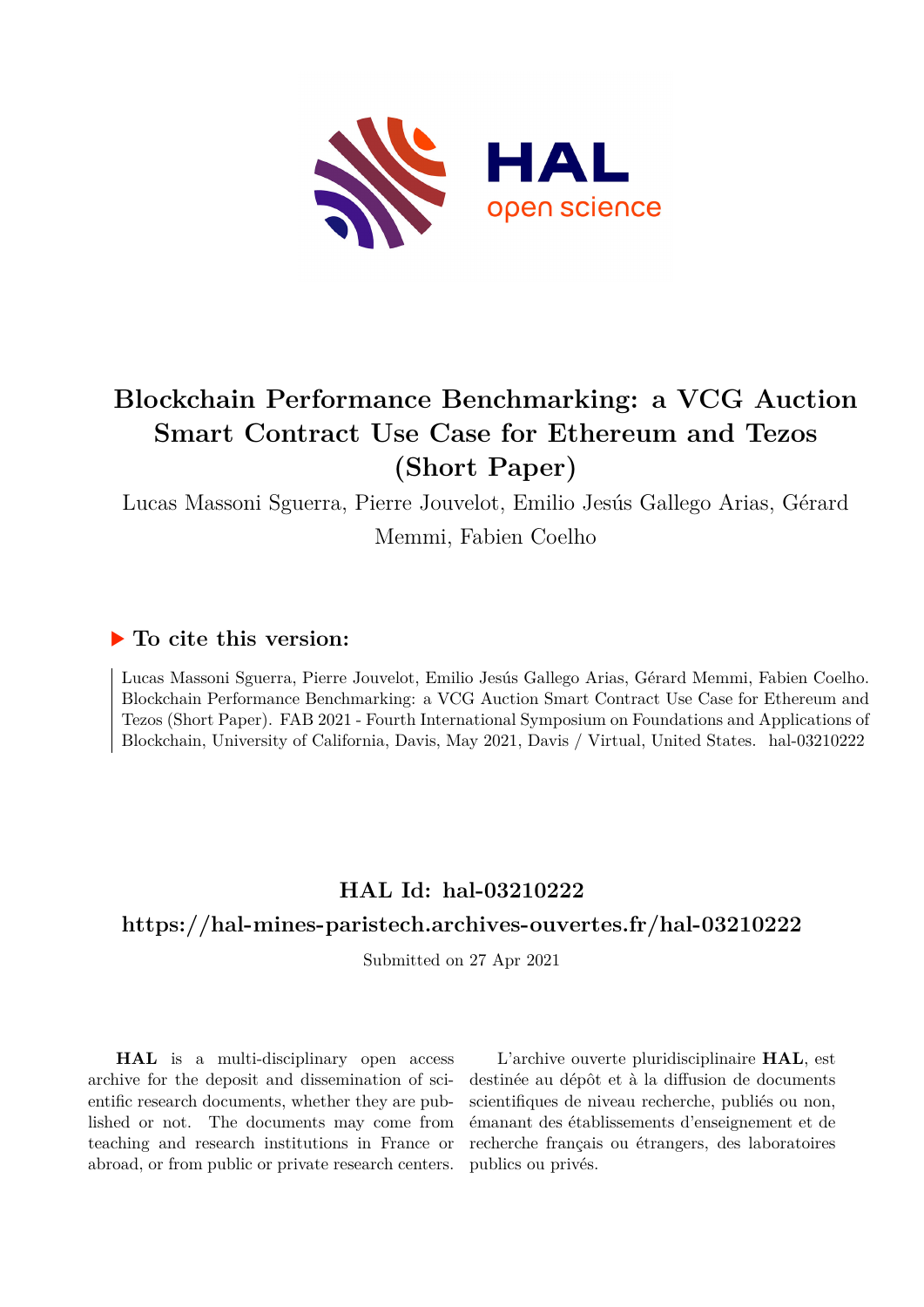# **Blockchain Performance Benchmarking: a VCG Auction Smart Contract Use Case for Ethereum and Tezos (Short Paper)**

- **Lucas Massoni Sguerra**  $\boxtimes$
- MINES ParisTech, PSL University, France
- **Pierre Jouvelot** !
- MINES ParisTech, PSL University, France
- **Emilio J. Gallego Arias** !
- Inria Paris, France
- 10 **Gérard Memmi**  $\boxtimes$
- Télécom Paris, IP Paris, France

## 12 **Fabien Coelho**  $\boxtimes$

MINES ParisTech, PSL University, France

## **Abstract**

 The second generation of blockchains introduces the notion of "smart contract" to decentralized <sup>16</sup> ledgers, but with each new blockchain system comes different consensus mechanisms or different 17 approaches on how to assess the cost of computation inside the chain, both aspects that affect the eciency of the systems as a decentralized computer. We present an experimental comparison of two blockchain systems, namely Ethereum and Tezos, from the perspective of smart contracts, centered around the same implementation of a VCG for Sponsored Search auction algorithm, respectively encoded in Solidity and SmartPy. Our analysis shows the feasibility of implementing an algorithm for sponsored search in such an environment while providing information on how useful these systems can be for this type of smart contracts.

24 **2012 ACM Subject Classification** Computing methodologies  $\rightarrow$  Distributed computing methodologies gies gies

 **Keywords and phrases** Blockchain, Smart contracts, Ethereum, Tezos, Vickrey–Clarke–Groves (VCG) auction

## **1 Introduction**

 The presence of "smart contracts", i.e., distributed code snippets, into recent blockchain architectures such as Ethereum [10], EOS [4] or Tezos [3] calls for a comparative performance analysis of their implementations, in terms of running time, storage requirements or cost. Even if some benchmarking work has been done previously, see for instance [7] and [6], we are not aware of work performing a comparative analysis of smart contracts. We report here <sup>34</sup> on preliminary results of such a comparison on two architectures, Ethereum and Tezos, using a real-life use case, the Vickrey-Clarke-Groves auction for sponsored search (VCG) algorithm. Our motivation for designing this particular benchmark setting is two-fold. First, we 37 opted to focus on blockchains adhering to different philosophies, the popular and proof-of- work-based Ethereum and the newer and proof-of-stake-based Tezos, to better assess the performance characteristics of the blockchain ecosystem. Second, our choice of the VCG algorithm is driven by its importance for search-engine and social-network companies, where

Corresponding author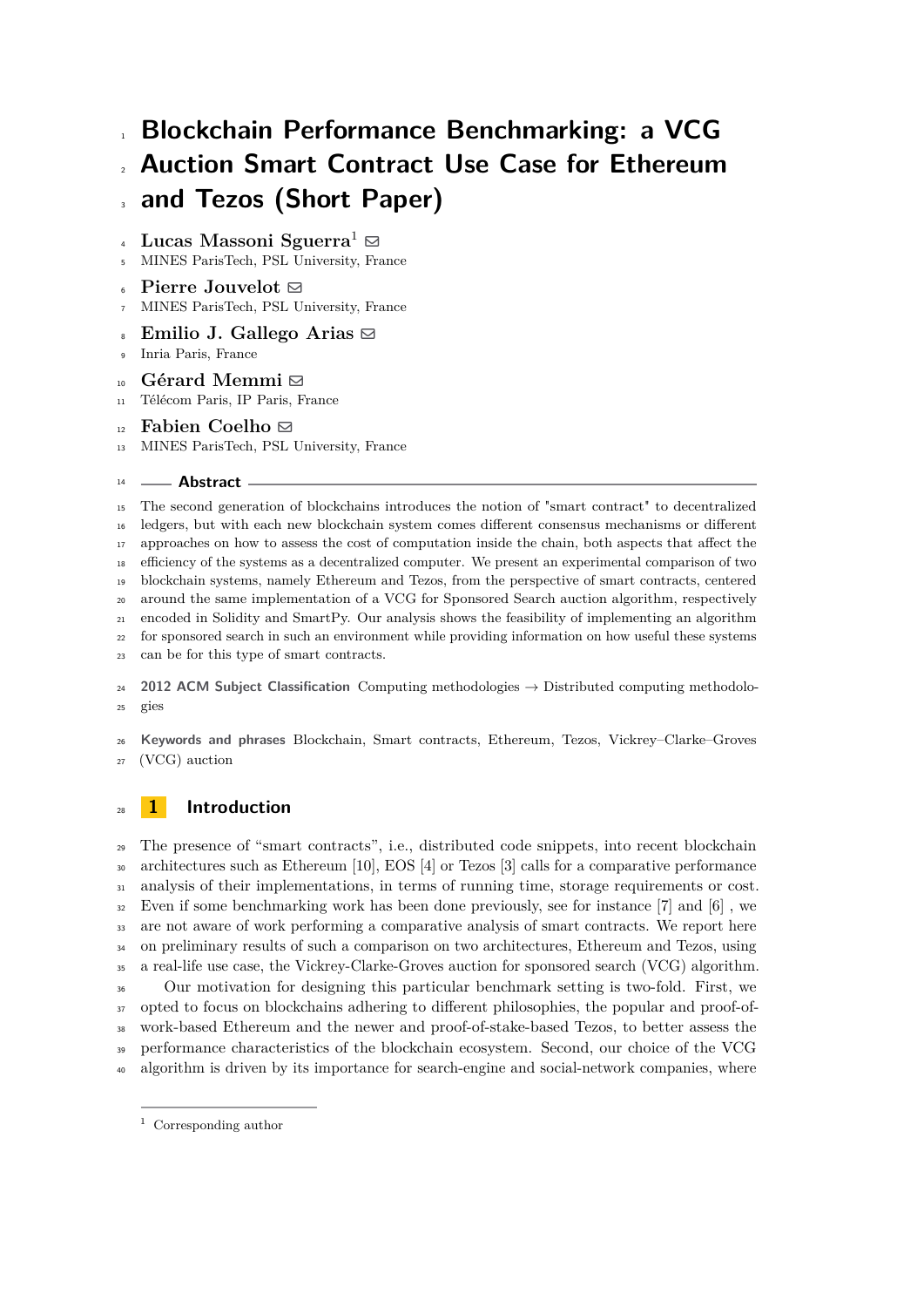## **2 Blockchain Performance Benchmarking with VCG Smart Contract**

 advertisements are the main source of revenues. Since these systems, like Facebook, have to mitigate their bottom line and their users' satisfaction, they often opt for this particular type of auction to sell their ads slots, since there advertisers can indeed bid according to their perceived value of each targeted user.

<sup>45</sup> The importance of the reliability and openness of VCG-based ad bidding processes make them a potentially valuable application for smart contracts. In the rest of this paper, we <sup>47</sup> introduce the Ethereum and Tezos approaches to smart contracts (Section 2), specify the VCG algorithm and its implementation as a smart contract (Section 3), present our test protocol (Section 4), detail our metrics and main results on both Ethereum and Tezos

(Section 5), discuss our main findings (Section 6) and finally conclude (Section 7).

## **2 Ethereum and Tezos Smart Contracts**

 After its introduction in 2008 with Satoshi Nakamoto's Bitcoin paper, blockchain systems evolved and gained functionalities on top of the peer-to-peer exchange of value. The second generation of blockchains, kick-started by Ethereum, added Turing-complete computation to <sub>55</sub> their offerings, making decentralized applications (dApps) a possibility, via so-called "smart contracts". A smart contract is an autonomous agent that runs on a blockchain and can implement a wide range of applications.

 Ethereum is currently the second largest blockchain system, and the first choice for dApps. Its blocks are produced by miners, and the consensus on this blockchain is achieved via the Ethash proof-of-work protocol. Ethereum smart contracts are written in Solidity, a high-level language influenced by C++, Python and JavaScript. Its compiler targets the Ethereum Virtual Machine (EVM), generating EVM opcodes to be executed. Each of these opcodes has a gas cost associated, related to how much computation it requires or storage it manages. Whenever someone tries to execute a transaction to a smart contract, it is necessary to <sup>65</sup> provide a gas limit and a gas price in ETH or Gwei  $(1.0 \text{ ETH} = 10^9 \text{ Gwei})$  as parameters for the transaction. A miner will execute the transaction until its completion or it runs out  $\sigma$  of gas, while the user will be debited by the amount of gas used multiplied by the current gas price. Gas is important to insure that the system will not get bogged down by a single contract execution, or be vulnerable to denial-of-service attacks, as well as functioning as a  $\pi$  reward system for the miners. There is a gas limit for each block mined, which is voted by the miners; currently, it is  $1.25 \times 10^7$ . As there is a limit to the amount of gas, miners will give preference to transactions with a high price of gas.

 Tezos is a third-generation blockchain that intends to address the cost, energy and scalability issues generated by the proof-of-work approach. It uses proof of stake as its  $\tau$ <sub>5</sub> consensus mechanism. Funded by the second largest Initial Coin Offering in 2017, Tezos is characterized by its self-amending properties and its proof-of-stake consensus mechanism.  $\pi$  Tezos presents a particular case of proof of stake, in which the ability to produce blocks ("baking", in Tezos terminology) can be delegated to another entity, so the name "delegated proof of stake". Bakers do not need to perform work as in Ethereum, but rely on access rights linked to "coins" valued in XTZ. Tezos also has a dierent gas system than Ethereum. 81 A user is charged for each transaction in two different ways: a fee, which is credited to the block baker, and a certain amount of burned coins, sent to an unreachable account. For performing a transaction, a user needs to provide a fee (in XTZ) and a gas limit; the <sup>84</sup> transaction will then compete with other transactions to be added to a block, taking into account two limitations, namely hard block gas limit (10,400,000 gas) and hard operation gas limit (1,040,000 gas). Bakers then choose transactions, assuming that gas fits the block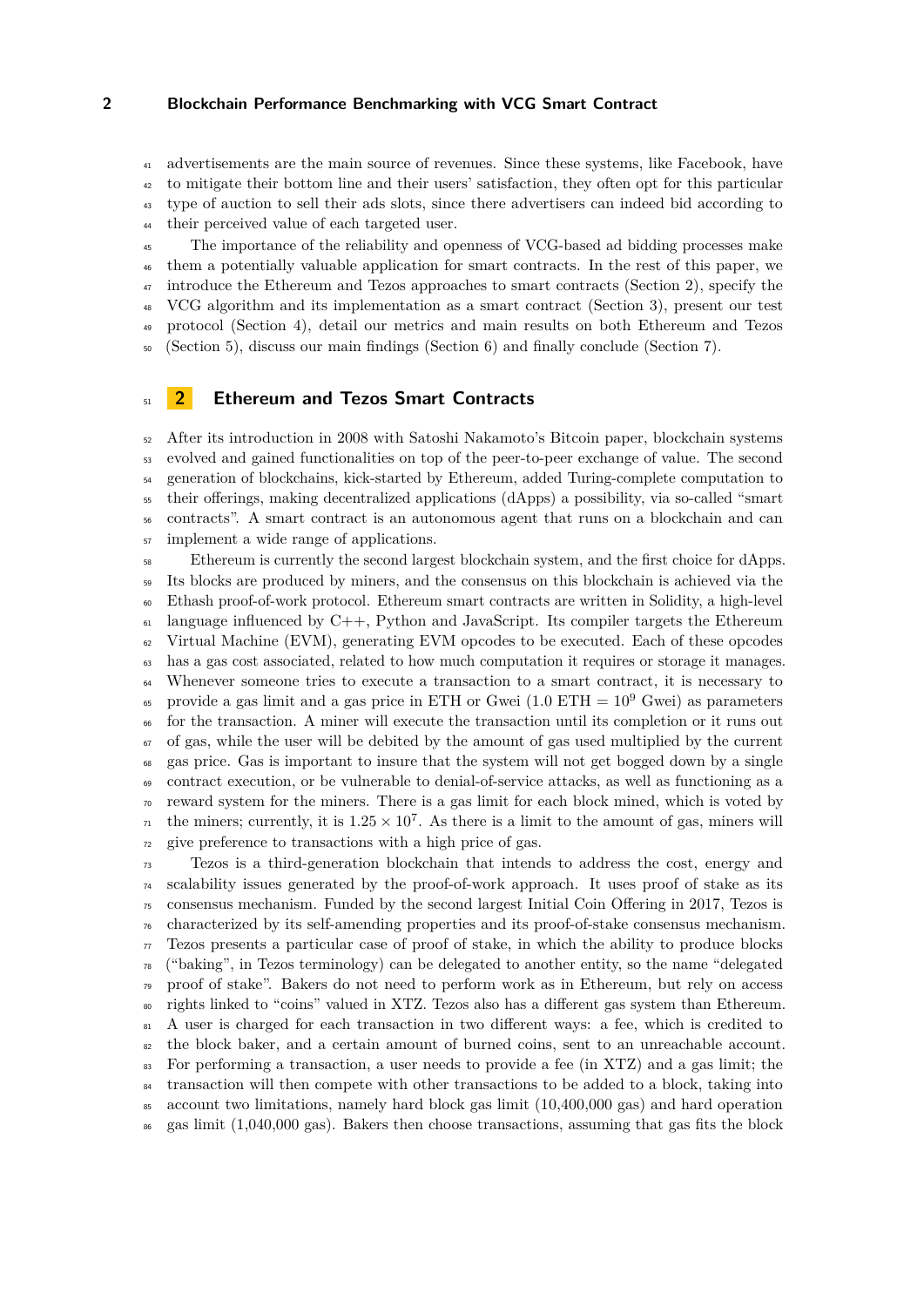and fees respect a minimum. When the size of the blockchain storage increases due to a transaction, the sender must pay a "burn", in XTZ. This happens when a contract storage increases (storage burn) or when a new contract is put on the chain (allocation burn).

**3 VCG for Sponsored Search Smart Contract**

 VCG for Sponsored Search (VCG) is a specialization of the Vickrey–Clarke–Groves auction mechanism dedicated to the sale of sponsored links. In this version, the goods being auctioned are "slots" in a web page, and the buyers are advertisers interested in putting one of their ads in a slot. Each slot is associated to a click-through rate ("ctr"), a measure of the number of clicks advertisers can be expected to receive on their ads per number of impressions.

<sup>96</sup> The VCG algorithm, in which *n* bidders vie for *k* slots, each characterized with a ctr  $\alpha_j$ , 97 can be outlined as follows, where the ctrs  $\alpha_j$  are assumed down sorted [8]:

98 **1.** accept a bid  $b_i$  from each bidder *i*, and relabel the bidders so that  $b_1 \geq b_2 \geq \ldots \geq b_n$ ;

**2.** assign each bidder *i* of the *k* first bidders to the *i*-th slot (the others lose);

**3.** charge each such bidder a price  $p_i = \frac{1}{\alpha_i} \sum_{j=i+1}^{k+1} b_j (\alpha_{j-1} - \alpha_j)$ , with  $\alpha_{k+1} = 0$ .

101 Intuitively, the price (per click)  $p_i$  paid by the bidder *i* is designed to compensate the loss in "social welfare" suffered by all the other bidders by the mere presence of the bidder  $i$ . In the framework of search engines, such a VCG algorithm must be run each time a web page is about to be displayed on a computer, meaning billions of times per day.

 Implementing VCG as a smart contract varies according to whether one targets Ethereum (Solidity) or Tezos (SmartPy). We strove to have similar code for both implementations to make the comparison as fair as possible, and use the Solidity version for reference here (the full implementation is available at https://github.com/LucasMSg/VCG\_SmartContracts).

#### **Storage**

- The following data structures are used to implement VCG (unit denotes unsigned integers):
- $\equiv$  owner(address), the Tezos address of the user who owns the auction smart contract;
- **isOpen(bool)**, a flag indicating if an auction is opened at the moment or not;
- $\equiv$  **ctrs(uint[])**, the array of ctrs of the slots being auctioned;
- $_{114}$   $\blacksquare$  bids(uint[]), the bids sent by the advertisers;
- **agents(address[])**, the Tezos addresses of the advertisers;
- $_{116}$  = prices(uint[]), the prices computed at the end of the auction.

### **Public functions**

 Here are the main public functions (entry points, in SmartPy) of a VCG contract (only bid is not reserved to the contract owner):

- $_{120}$   $\blacksquare$  transfer0wnership transfers the contract ownership;
- $_{121}$  updateCTRs updates the ctrs array, if an auction is not under way;
- **openAuction** opens an auction, providing it an initial ctrs array argument;
- 123 bid receives one bid from a participant (the bid and bidder's address are registered);
- **e** cancelAuction cancels the auction (the bids and agents are erased);
- eloseAuction closes the auction, sorts the bid list and computes the VCG prices.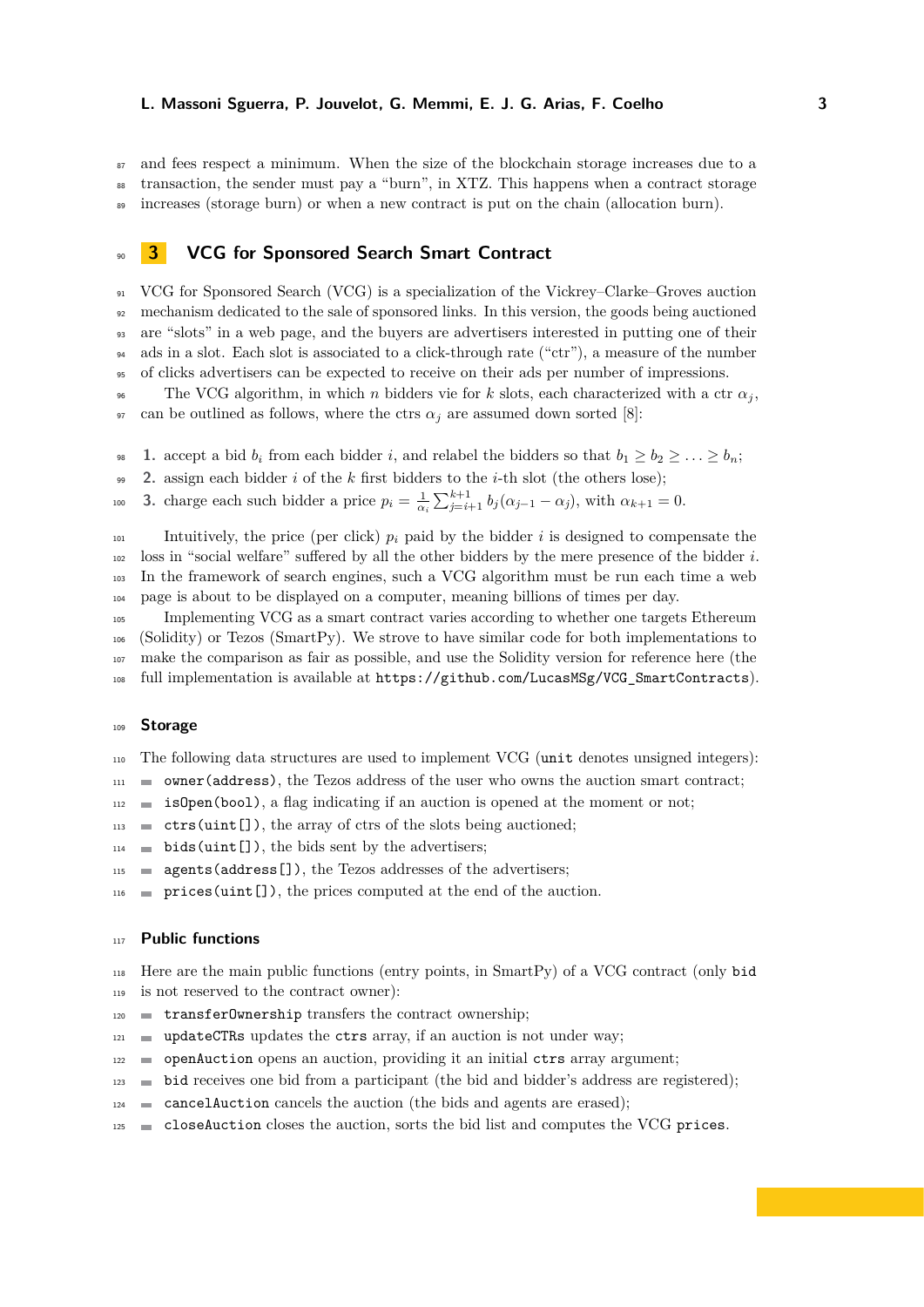### **4 Blockchain Performance Benchmarking with VCG Smart Contract**

## **4 Test Protocol**

 Both blockchain development environments provide editors to test contracts, but these tests are being simulated in a sandbox blockchain [2] and are thus not present in an actual blockchain. To provide performance results more representative of actual blockchains, we tested the VCG contract in so-called "testnets", i.e., Ropsten for Ethereum and Delphinet for Tezos. This way we can expect to experience the behavior of a full-fledged blockchain without having to pay transaction fees. To deploy and communicate with contracts, we use 133 Truffle, a development environment for smart contracts initially developed for Ethereum, but for which a Tezos integration, though still under development, presents enough functionalities 135 for our tests. Truffle's contract abstraction provides means to interact with contracts using JavaScript.

<sup>137</sup> We implemented a unit test that performs the following transactions on each blockchain: deployment of a VCG smart contract, opening of an auction, sending of bids (to simulate participants) and finally auction closure, producing a table of winners. We opted to deploy a new contract each time the test is performed to better track the possible cost incurred by the addition of more storage to a contract (e.g., the burned XTZ for Tezos). Our full test consists then of a series of unit test auctions with increasing numbers of participants and slots, namely 10 participants with 4 and 8 slots, 20 participants with 4, 8 and 16 slots and 50 participants with 4 slots. We stopped our tests after 50 participants and 4 slots because <sup>145</sup> it was already enough to reach the gas limit of a Ropsten block. We note *n*<sub>*m*</sub> an auction with *n* participants and *m* slots.

<sup>147</sup> We focused the collection of test data on the most important factors that generally characterize the dynamic performance of contracts. Our use of True also limited the scope of metrics we could put our hands on. For Ethereum, we measured gas usage, setting a large value for both the gas limit and the price to ensure that our transactions would be chosen by the miners and also have enough resources to run our contract to completion (in particular, 152 when closing auctions). For Tezos, Truffle automatically sets the fee and gas limit; at the end of the test, we get the actual gas used and the number of burned coins for the execution of the test contract.

## **5 Results**

#### **Metrics selection**

 Our comparison experiment focuses on programmability (see next subsection), performance and cost issues. In view of the data available through True and the blockchains' APIs, we selected gas and burned, blocktime and cost in dollars as metrics for our comparison's para- meters. Gas and burned are used for computation (CPU, storage) performance assessment; they also illustrate how both platforms units of gas are not directly comparable. "Wall-clock" execution time could be considered as the time performance parameter, but when working with smart contacts, since it is directly linked to each blockchain's block time, we consider the latter as our time comparison parameter. Finally, monetary considerations are strongly linked to blockchain technologies, so we look at cost issues. Cost is, in some sense, a better parameter for comparison than the previous ones, since it is a good indicator of the practical usability of smart contracts and blockchains.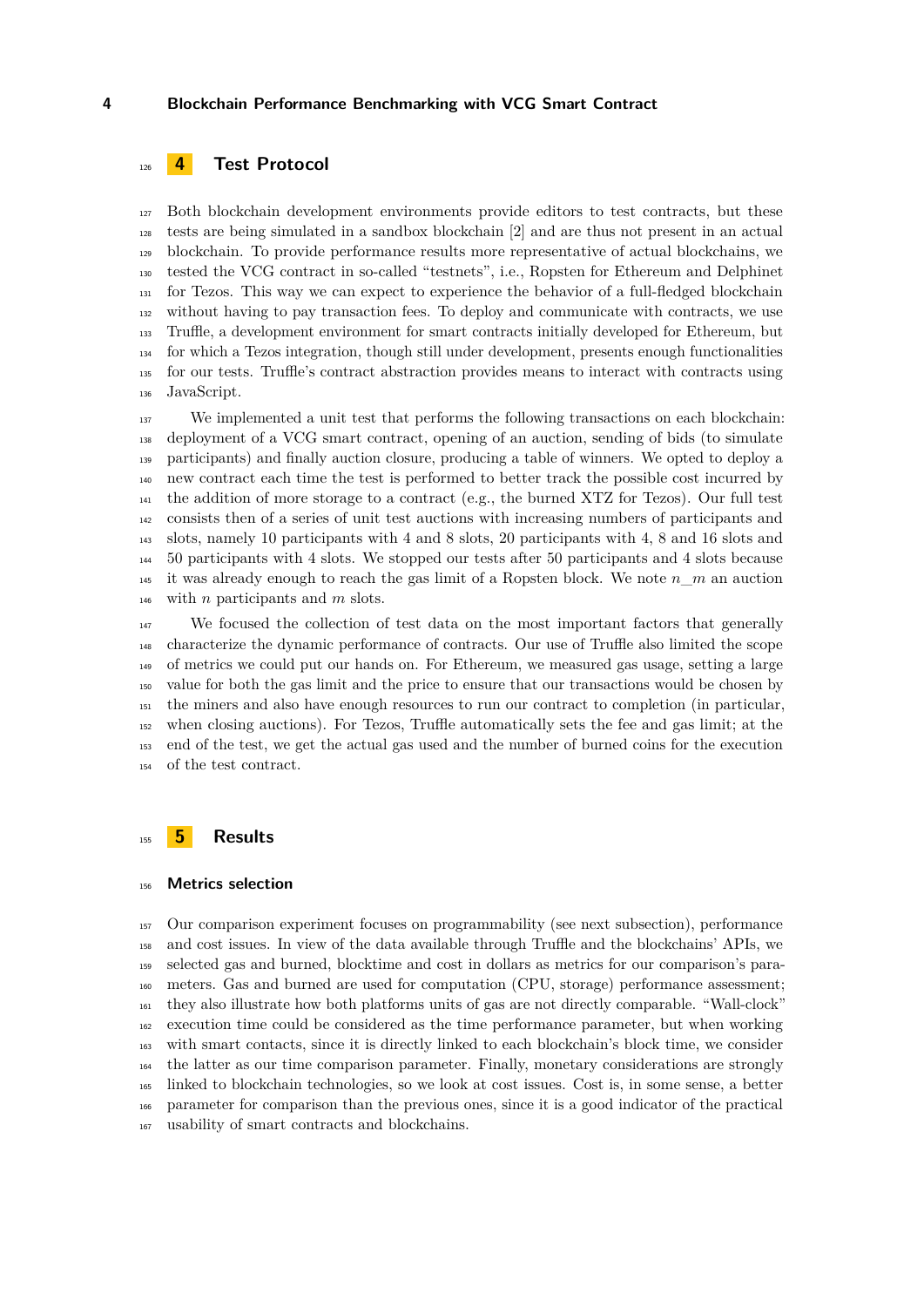#### **Programmability**

<sup>169</sup> An important though somewhat subjective point of comparison between the two blockchain environments is the ease of programming and interacting with smart contracts. Ethereum's  $_{171}$  main language for writing smart contracts is Solidity, similar to Java and C++. Ethereum provides a good IDE, Remix, with the possibility to execute transactions broken down by EVM op-codes and follow the changes in storage and gas consumption. On the other hand, <sup>174</sup> Tezos offers four languages for smart contracts, including Michelson, the stack-based language that is, in the end, executed inside its blockchain. We opted for SmartPy, a Python library; scripts are then regular Python scripts that use SmartPy constructs. SmartPy relies on meta-programming, which may present a steeper learning curve for developers that Solidity. For deployment and interaction with Ethereum contracts, we used True, a well- documented tool; thanks to its many tutorials for setting up configurations, it poses few 180 problems. Tezos, however, proved more difficult to put to use. We started with Tezster-CLI,

 a specific tool for Tezos's contracts, which happened to be not adaptable to our serial unit 182 tests. We ended up switching to Truffle for Tezos, which, while still experimental, proved resilient enough for this experiment.

### **Gas and Burned**

 The experimental data obtained vary significantly according to the phase of the VCG auction process and the blockchain on which they run.

**Deployment.** On both blockchains, the gas for each deployment of a VCG contract is always

 the same. Ethereum consumes 1,016,192 gas, while Tezos needs 24,017 gas while charging 189 1.183 XTZ for the allocation of 4,475 bytes.

 **Opening.** When opening an auction, the ctrs are stored in the blockchain. As can be expected, the gas and burned increase linearly with the number of slots being auctioned. **Bidding.** Bids behave differently on each blockchain. Ethereum is more homogeneous, with the first bid transaction always needing more gas, since the first push sets up the storage

 for the array of bids and agents. The first bid consumes 105,917 gas, while the subsequent bids, having only to insert a uint and an address, always consume 75,917 gas.

196 For Tezos, gas consumption increases with a mean of  $208.2 \pm 1.1$  (s.d.) with each subsequent bid, while the amount of coins burned is constantly 0.00925 XTZ or 0.0095 XTZ, depending on the size of the bid.

 **Closing.** The close auction function/entry-point is the most relevant for our comparison, since the bulk of the VCG algorithm is performed here. The array of bids is sorted (we implemented a simple insertion-sort algorithm), and this sorted array is used in the third step of the VCG algorithm in order to compute the prices for the winners. Figure 1 is a graph of the closing gas for each of our tests. Note that it was not possible to close the 50 bids auction in Ethereum, the gas surpassing what the Ropsten network is accepting as gas limit for a single auction.

## **Block time**

<sup>207</sup> For Ethereum's main network, using Etherscan, we measured the block time at  $14.82 \pm 1.63$ <sup>208</sup> (in seconds), while the Ropsten network clocks at  $14.5 \pm 1.2$  seconds. Measuring Ropsten <sup>209</sup> directly from Truffle, we got a mean of  $14.16 \pm 7.72$ . For Tezos, its main network is advertised as providing a constant block time of 60 seconds, while Delphinet uses half of it, i.e., 30 <sub>211</sub> seconds. Using Truffle, our tests on Tezos showed a block time of  $43.07 \pm 14.63$  seconds. Note that we are not waiting for the suggested confirmation blocks.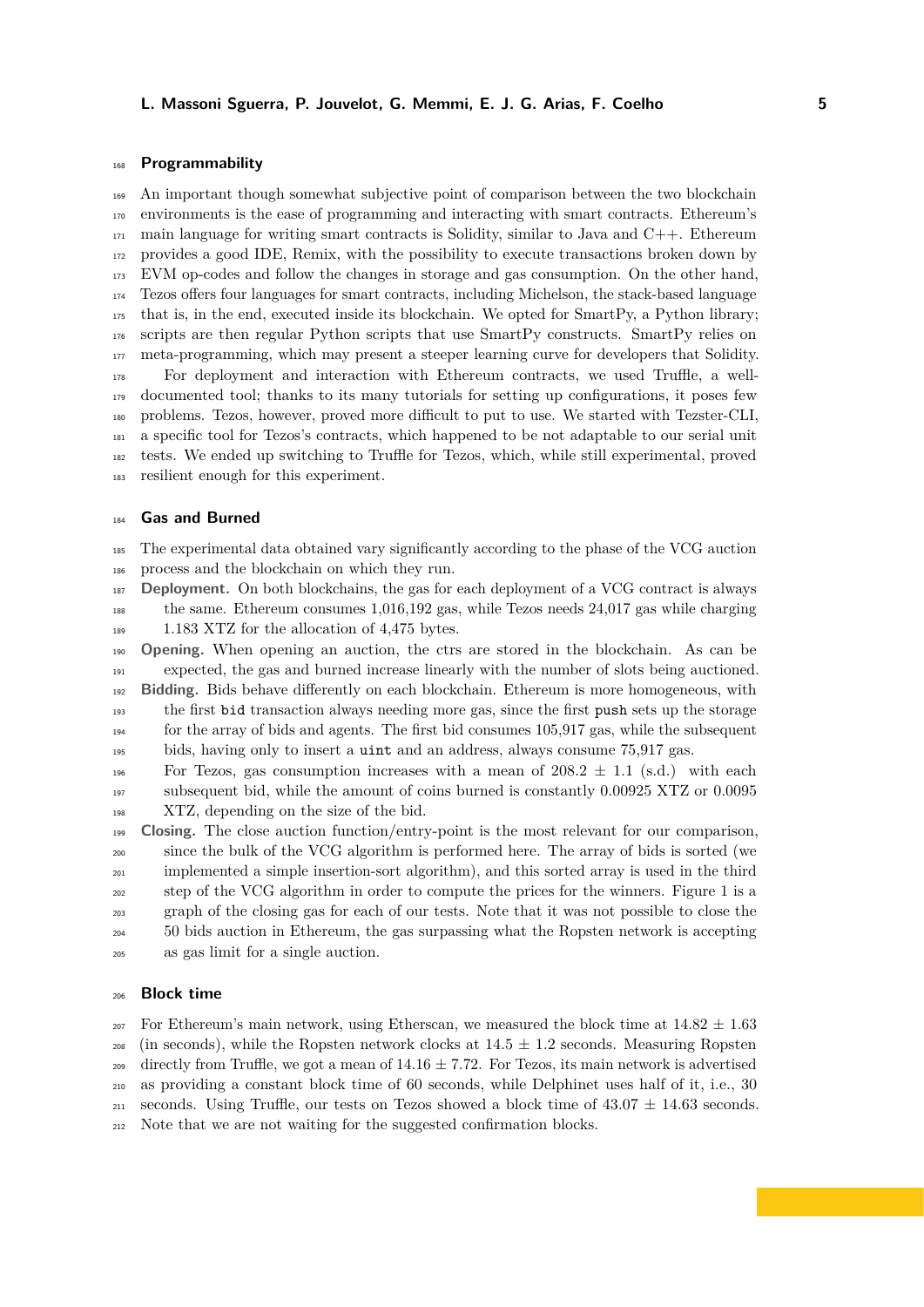### **6 Blockchain Performance Benchmarking with VCG Smart Contract**



**Figure 1** For each VCG contract *n*<sub>*m*</sub> closing transaction, gas consumption on Ethereum (left) and gas, fee and burned for Tezos (right, where the Y axis scale is in gas and  $\mu$ XTZ).

#### **Price**

 For our experiment, coins on testnets are free, so the ETH and XTZ amounts that were spent for this benchmarking had no actual value. Yet, an approximate prediction of the prices one would have to pay to run our VCG test can be obtained by taking the main network prices  $_{217}$  for both of these coins. At the time of this writing (Mar 10 2021, 10:24 UTC), one ETH is valued at \$1,827, and one XTZ is \$4.25.

 For Ethereum, we used ETH Gas Station (ethgasstation.info) to get a quote for gas  $_{220}$  prices. For test purposes, we used the price category "Standard" (91 Gwei/gas, at the time of test), which led to the following prices for the deployment and bidding phases: \$168.94, and \$17.6 (first bid) and \$12.6 (subsequent ones). The varying closing phase prices can be deduced from Figure 1; for instance, the price for a 10\_4 auction was \$128.26.

 $_{224}$  For Tezos, we used as transaction fees the ones automatically suggested by Truffle, while the burned costs, related to storage increments, are 0.00025 XTZ for 1 byte at the time of test, for both the main and testnets. The prices for the deployment phase are \$0.03 for fee and \$5.02 for burned. For the bidding phase, the fee paid by each bidder increases by  $228 \quad $0.000088 \pm 0.0000029$  each time, while the burned remains somewhat constant, between \$0.039 and \$0.04. For the closing phase, one can refer to Figure 1 to get an estimate, where, for a 10\_4 auction, the fee paid by the auctioneer would be \$0.133 and the burned, \$0.028.

## **6 Discussion**

 Our goal with this benchmarking study was to compare the performance of two very similar smart contracts on Ethereum and Tezos. Translating a Solidity contract to the Tezos <sup>234</sup> blockchain environment proved to be quite difficult, even though this could be somewhat expected since Ethereum is the most popular dApps platform, with thus a lot of support from its community, while Tezos is much less used for now. From our experience, most complications with Tezos are inherent to its design philosophy. In particular, the self- amending property of this blockchain translates into testnets being abandoned every time there is a new protocol upgrade (every 4 months or so, based on our experience), which led to temporary complications for our study, either because of bugs or because some tools were not adapted to the new testnet as fast as expected.

 Ethereum's scalability is a big drawback for our VCG implementation. The gas limit for blocks implies a very small limit for the number of bidders, especially when compared to standard VCG auctions in industry. Adding the system's popularity to the scalability